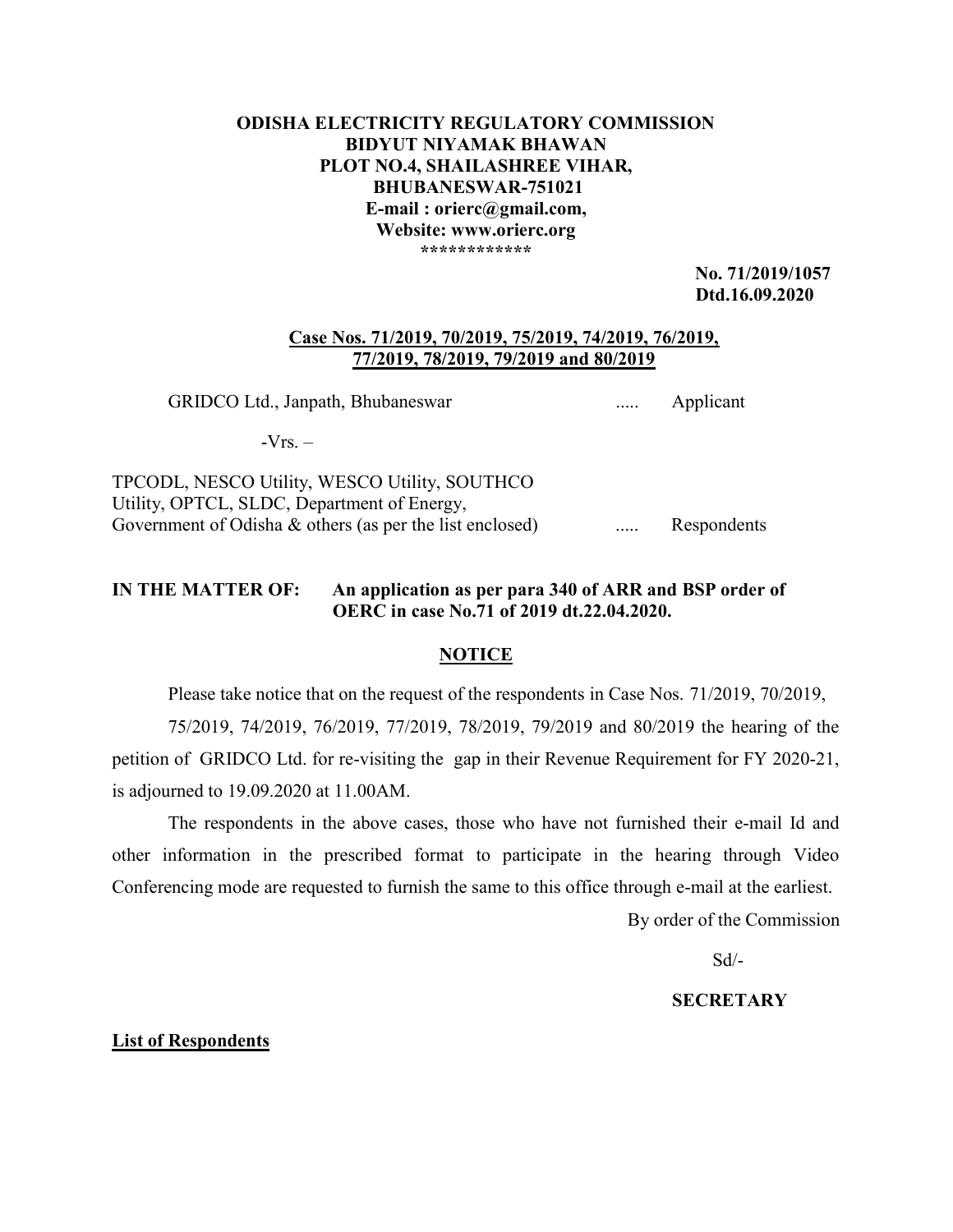- 1 The Chairman-cum-Managing Director, GRIDCO Ltd., Janapath, Bhubaneswar-751022.
- 2 The Chairman-cum-Managing Director OPTCL, Janapath, Bhubanwar-22.
- 3 The Sr.GM (PS),SLDC, SLDC Building, GRIDCO Colony, Po-Mancheswar Railway Station, Bhubaneswar-17.
- 4 OPGC Limited, Zone-A, 7th Floor, Fortune Towers, Chandrasekharpur, Bhubaneswar 751023
- 5 M/s. Vedanta Limited, At-Bhurkhamunda, Po-Kalimandir, Dist-Jharsuguda, Odisha-768202.
- 6 Shri Alekh Chandra Mallik, S/o-Shri Harekrushna Mallik, Plot No-335, City Garden, Raghunathpur, Bhubaneswar-754005.
- 7 The CEO, TPCODL 2<sup>nd</sup> Floor, IDCO TOWERS, Janpath, Bhubaneswar-22.
- 8 The Authorized Officer, WESCO Utility, Burla, Sambalpur-768017.
- 9 The Authorized Officer, SOUTHCO Utility, Courtpeta, Berhampur, Ganjam-760004.
- 10 The Authorized Officer, NESCO Utility, Januganj, Balasore-756019.
- 11 Shri. Akshya Kumar Sahani, Retd. Electrical Inspector,GoO, B/L-108, VSS Nagar, Bhubaneswar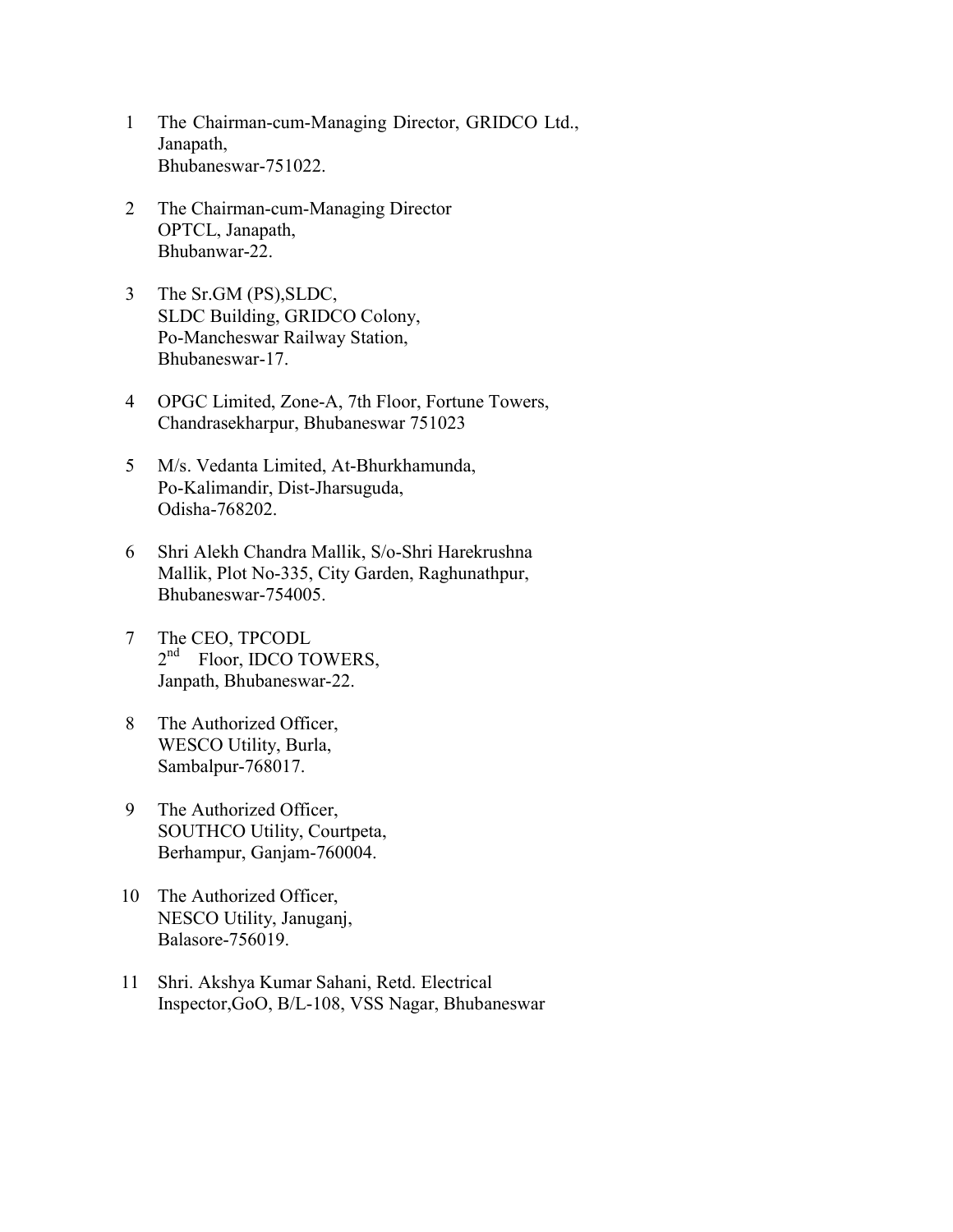- 12 Shri Ramesh Ch. Satpathy, Secretary, National Institute of Indian Labour & President,Upobhokta Mahasangha, Plot No.302(B), Beherasahi, Nayapalli, Bhubaneswar-751012.
- 13 Shri Santosh Kumar Agarwal, A/17, Ashok Nagar, Market Building, Bhubaneswar-751009.
- 14 M/s. Utkal Chamber of Commerce & Industry Ltd., N-6, IRC Village, Nayapalli, Bhubaneswar-751015.
- 15 Shri R.P.Mahapatra, Retd. Chief Engineer & Member (Gen.), Plot No-775 (P), Lane-3, Jayadev Vihar, Bhubaneswar-751013.
- 16 M/s. Grinity Power Tech Pvt. Ltd., At-K-8-82, Kalinga Nagar, Ghatikia, Bhubaneswar-751029.
- 17 ATC Telecom Infrastructure (P) Ltd., 4th Floor, Module-A, Fortune Tower, Chandrasekharpur, Bhubaneswar-751023.
- 18 Sri Prabhakar Dora, Vidya Nagar, 3rd Line, Co-Operative Colony, Rayagada, Dist. Rayagada-765001
- 19 M/s. Fero Alloys Corporation Limited, GD-2/10, Chandrasekharpur, Bhubaneswar-751023.
- 20 Principal Chief Electrical Engineer, East Coast Railway, Rail Sadan, Chandrasekharpur, Bhubaneswar-751017.
- 21 M/s. Balasore Alloys Limited, Balgopalpur, Balasore-756020, Odisha.
- 22 M/s. Visa Steel Limited, Kalinga Nagar Industrial Complex, At/Po-Jakhapura-755026, Dist-Jajpur.
- 23 M/s. Tata Steel Limited, Kalinganagar Industrial Complex, Duburi, JK Road, Dist-Jajpur-755026.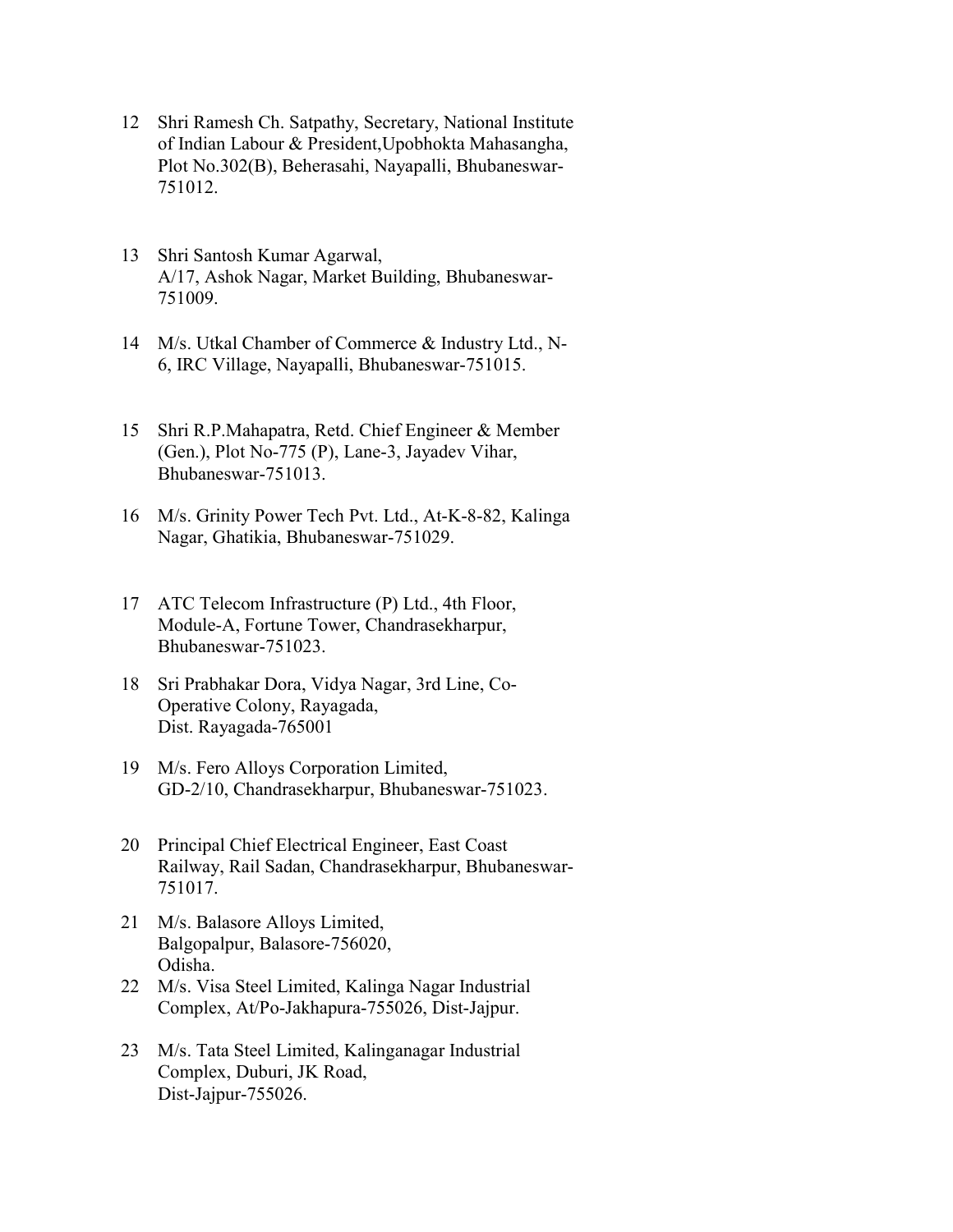- 24 North Odisha Chamber of Commerce and Industry (NOCCI), Ganeswarpur Industrial Estate, Januganj, Balasore-756019.
- 25 The Principal Secretary to Govt. Department of Energy, Govt. of Odisha, Bhubaneswar.
- 26 Sri P.K.Pradhan, Duplex-244, Manorama Estate, Rasulgarh, Bhubaneswar-751010.
- 27 M/s. Confederation of Captive Power Plant (CCPPO), N-3-160, IRC Village, Nayapalli, Bhubaneswar-751015.
- 28 M/s. Indian Energy Exchange Limited, 4<sup>th</sup> Floor, TDI Centre, Plot No-7, Jasola District Centre, New Delhi-110025.
- 29 M/s. Visa Steel Limited, Kalinganagar Industrial Complex, At/Po-Jakhapura, Dist-Jajpur-755026.
- 30 M/s. D.D.Tron & Steel Pvt. Ltd., At-H-4/5, Civil Township, Rourkela-769004, Sundargarh, Odisha.
- 31 M/s. Shri Jagannath Alloys Private Limited, At- Plot No-QQQ-14, Civil Township, Rourkela, Dist-Sundargarh-769004.
- 32 M/s. Ritika Ispat Private Limited, Plot No-490, Balanda, Kalunga, Dist-Sundargarh-770031.
- 33 M/s. Shri Radha Krishna Ispat (P) Ltd., Plot No-19, P Goi Bhanga, Kalunga, Dist-Sundargarh-770031.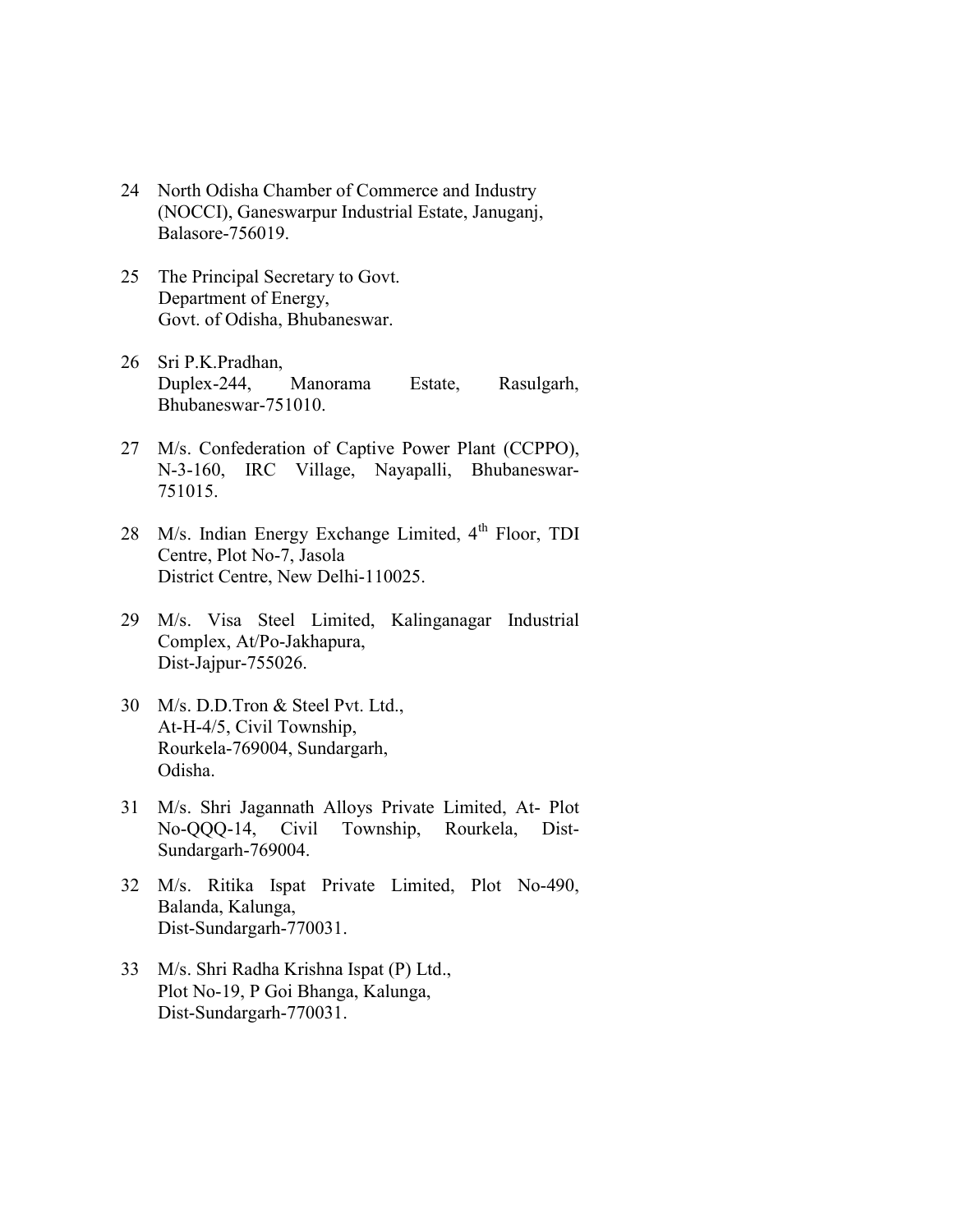- 34 M/s. Top Tech Steels (P) Ltd., At-Hati bari Road, Kuamunda, Vedvyas, Rourkela-770039.
- 35 M/s. Subh Ispat Private Limited, At-Jiabahal, Kalunga, Sundargarh-770031.
- 36 M/s. Maa Girija Ispat (P) Ltd., Regd. Office at-BB-2, Ground Floor, Civil Township, 769004, Dist-Sundargarh.
- 37 M/s. Shree Salasar Castings Pvt. Ltd., At-Balanda, Po-Kalunga-770031, Dist-Sundargarh, Odisha.
- 38 M/s. Dalmia Cement (Bharat) Limited, At/Po-Rajgangpur, Dist-Sundargarh-770017.
- 39 All India Weavers Welfare and Charitable Trust, C/o-Shri B.C.Behera, Om Sai Marga, Manik Nagar-5, Po-Hinjilicut, Dist-Ganjam-761102.
- 40 Grahak Panchayat, Friends Colony, Paralakhemundi, Dist-Gajapati-761200. (Consumer Counsel)
- 41 Sambalpur District Consumers Federation, Balaji Mandir Bhavan, Kheterajpur, Sambalpur-678003 (Consumer Counsel)
- 42 Sundargarh District Employee Association, AL-1, Basanti Nagar, Rourkela.- 769012. (Consumer Counsel)
- 43 Secretary, Confederation of Citizen Association, 12/A, Forest Park, Bhubaneswar-751009. (Consumer Counsel)
- 44 Odisha Consumers Association, Balasore-Chapter, C/O-Shri Nilamber Mishra, At/Po- Rudhungaon, Simulia, Balasore. (Consumer Counsel)